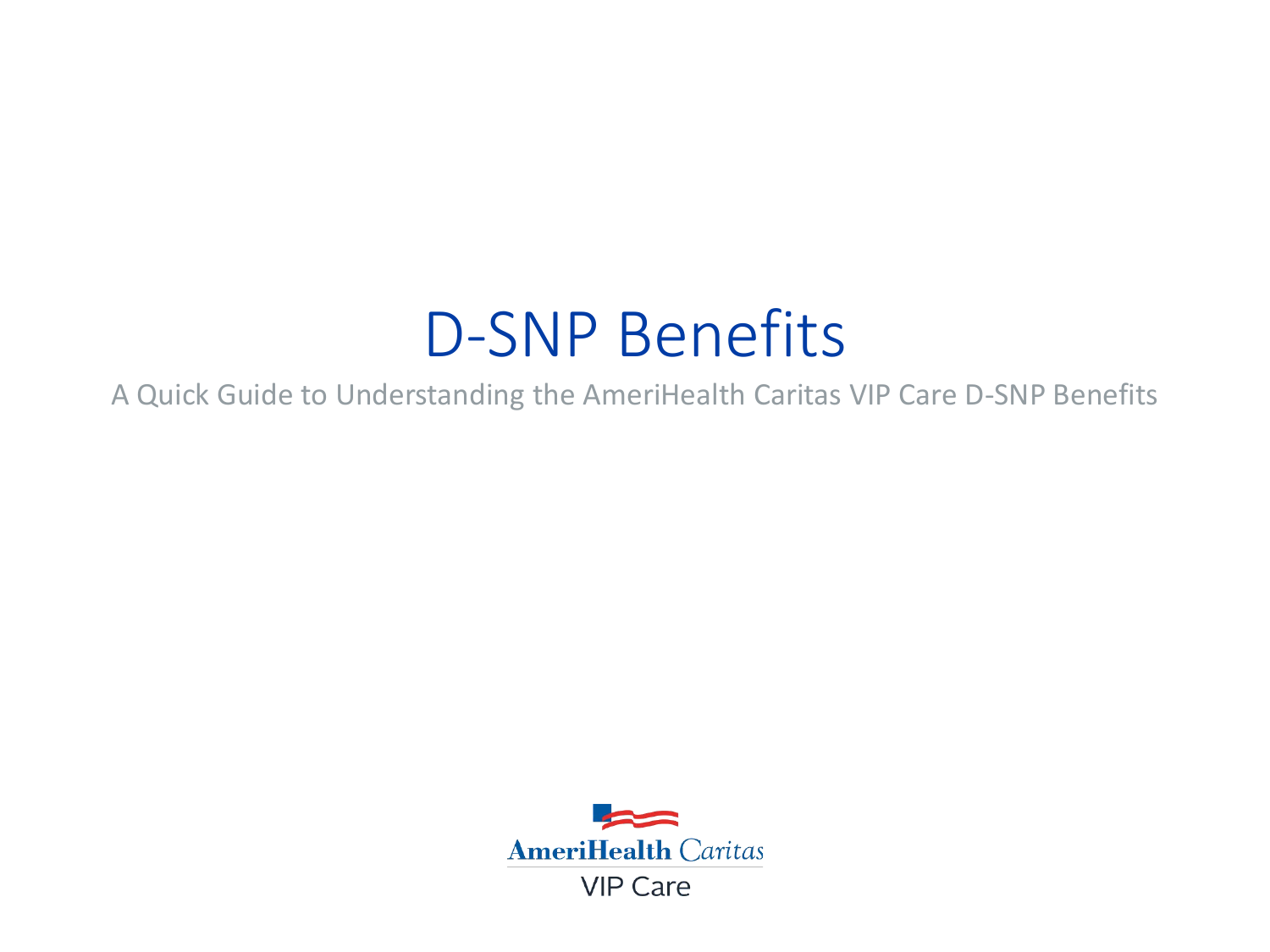### Benefits — AmeriHealth Caritas VIP Care Benefits **Overview**



### **AmeriHealth Caritas VIP Care provides coverage for:**

- Medicare Parts A and B.
- $\triangleright$  Medicare Part D prescription drug benefits.
- $\triangleright$  Supplemental benefits.
- $\triangleright$  Coordination of the care of members who are receiving Medicaid benefits from the state.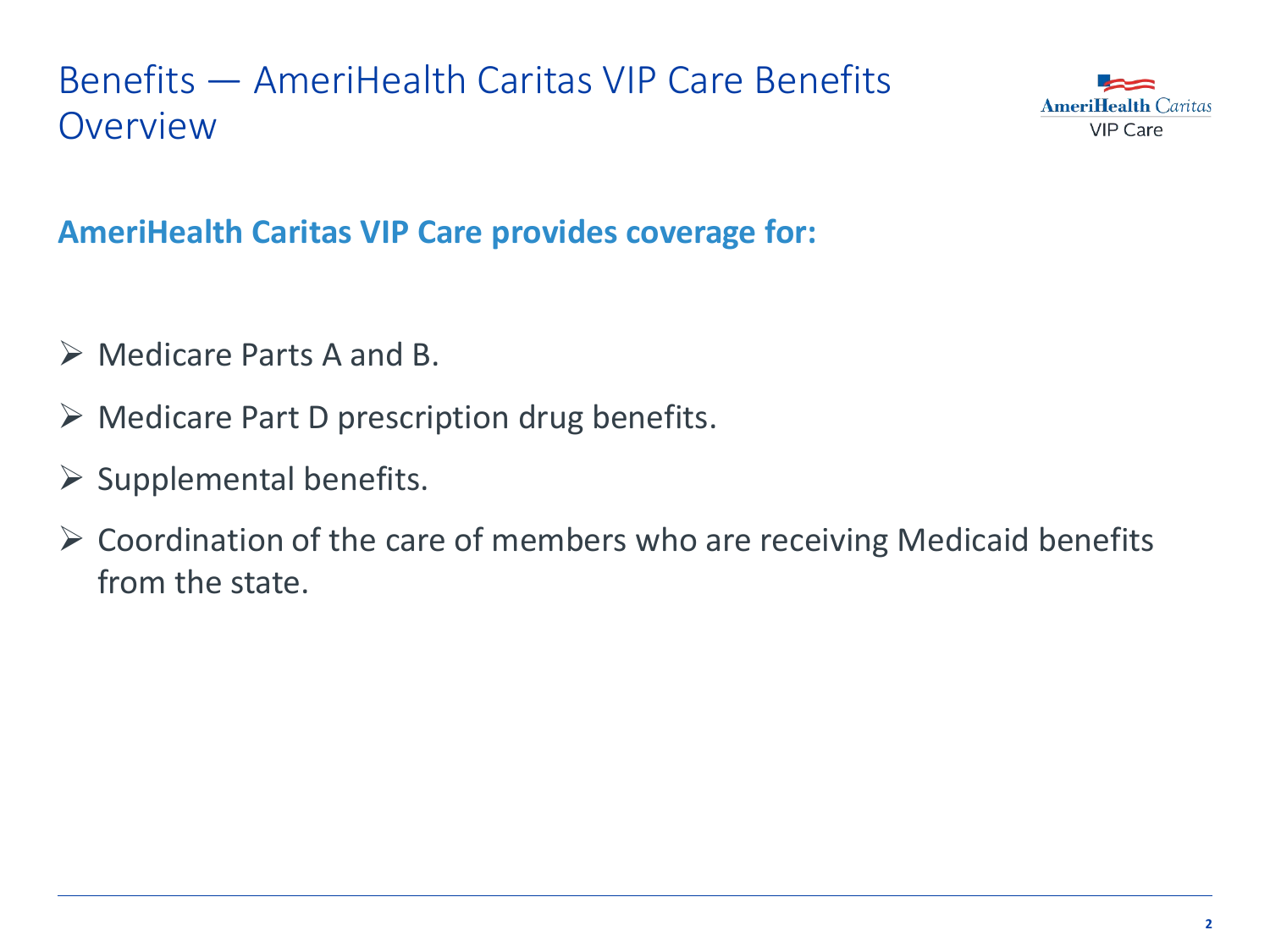### Benefits — Medicare vs. Medicaid: Which Program Pays for Which Service?



| <b>Plan name</b>                                                                 | <b>Medicare Parts</b><br>A and B | <b>Medicare Part D</b> | <b>Medicaid</b>                                                   |
|----------------------------------------------------------------------------------|----------------------------------|------------------------|-------------------------------------------------------------------|
| <b>Medicaid</b><br>Pennsylvania Department of Public<br>Welfare (PA DPW)         | N/A                              | N/A                    |                                                                   |
| <b>Medicare Advantage MAPD</b>                                                   |                                  |                        | Not applicable for<br>non-dual-eligible<br>Medicare beneficiaries |
|                                                                                  |                                  |                        | Fee-for-service (FFS)<br>for dual-eligible<br>beneficiaries       |
| Dual-eligible special needs plans (D-SNP)<br><b>AmeriHealth Caritas VIP Care</b> |                                  |                        | <b>State</b>                                                      |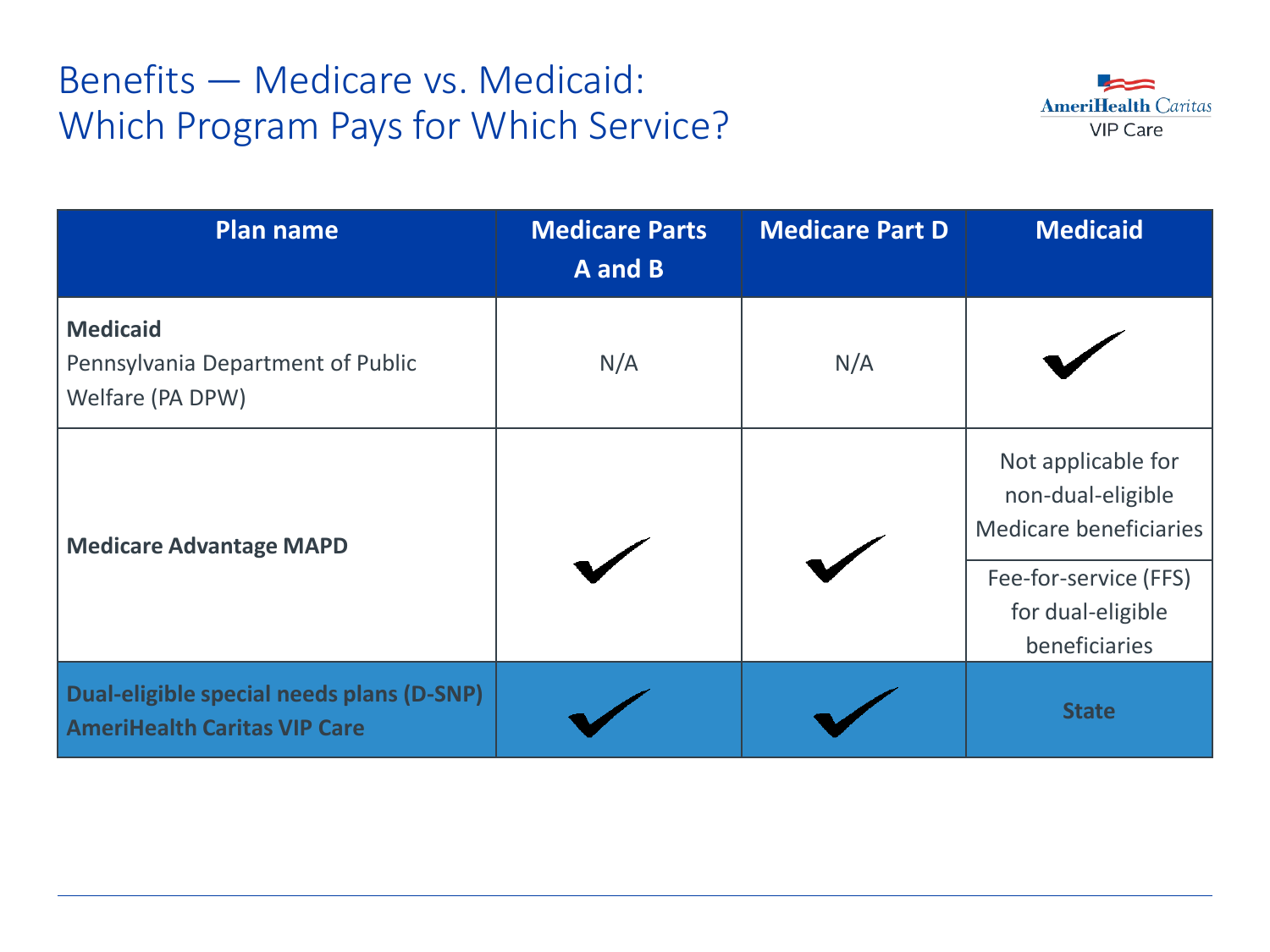### Benefits — Medicare Part A and B Benefits\*



- Ambulance services.
- Cardiac and pulmonary rehabilitation services.
- Catastrophic coverage.
- Chiropractic care.
- Dental services.
- Diabetes program and supplies.
- Diagnostic tests, X-rays, lab services and radiology services.
- Doctor office visits
- Durable medical equipment.
- Emergency care.
- Hearing services.
- Home health care.
- Hospice initial consultation.
- Inpatient hospital care.
- Inpatient mental health care.
- LTC pharmacy.
- Mail order prescriptions.
- Out-of-network catastrophic coverage.
- Out-of-network catastrophic prescriptions.
- Out-of-network initial coverage.
- Outpatient mental health care.
- Outpatient prescription drugs.
- Outpatient rehabilitation.
- Outpatient services and surgery.
- Outpatient substance abuse care.
- Pharmacy.
- Podiatry.
- Preventive services and wellness education.
- Prosthetic devices.
- Skilled nursing facility services.
- Urgent care.

\*Exceptions may apply, see provider manual for full list of benefits. Referral or prior authorization may be required.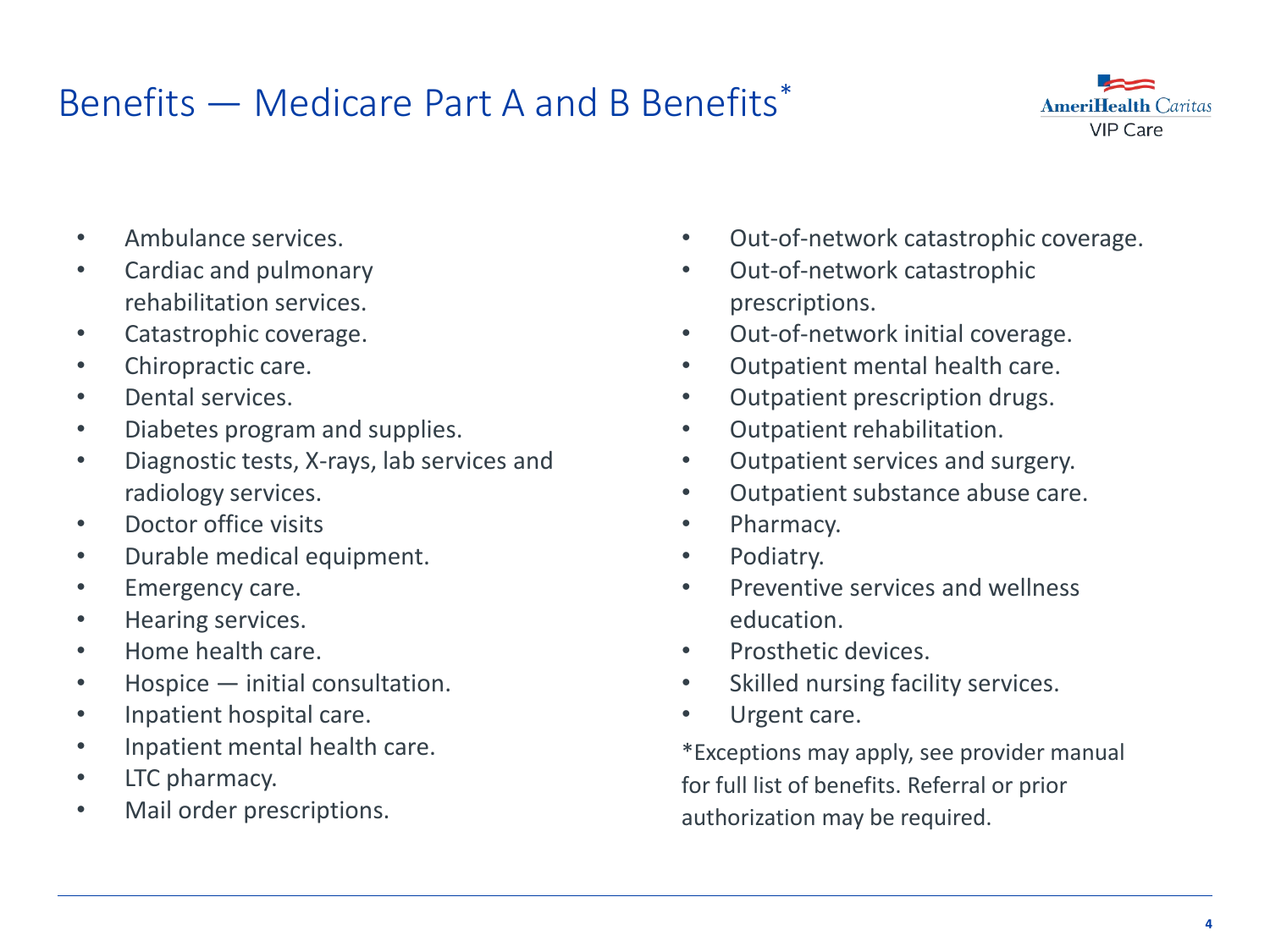### Benefits — Supplemental Benefits



### **Dental services**

#### **Preventive dental:**

- Oral exams: one every six months.
- Cleaning: one every six months.
- Fluoride treatment: one every six months.
- Dental X-rays: two every year.
- \$1,000 limit every year.

#### **Comprehensive dental:**

- Non-routine services.
- \$3,000 every year.
- Coverage for minor restorations.
- Fillings, simple extractions, dentures, denture repairs, surgical extractions, oral surgery, periodontics, endodontics, crowns, and miniimplants.

### **Hearing services**

- One routine hearing exam every year.
- Three hearing aid fittings every three years.
- 48 batteries per aid for non-rechargeable models every three years.
- \$1,500 allowance for hearing aids every three years.

#### **Vision services**

- Up to one supplemental routine eye exam every year.
- Up to one pair of eyeglasses or contact lenses every year - \$350 limit.

#### **Fitness center membership**

SilverSneakers<sup>®</sup> is a free fitness benefit which includes access to participating SilverSneakers fitness facilities, online wellness resources, and classes.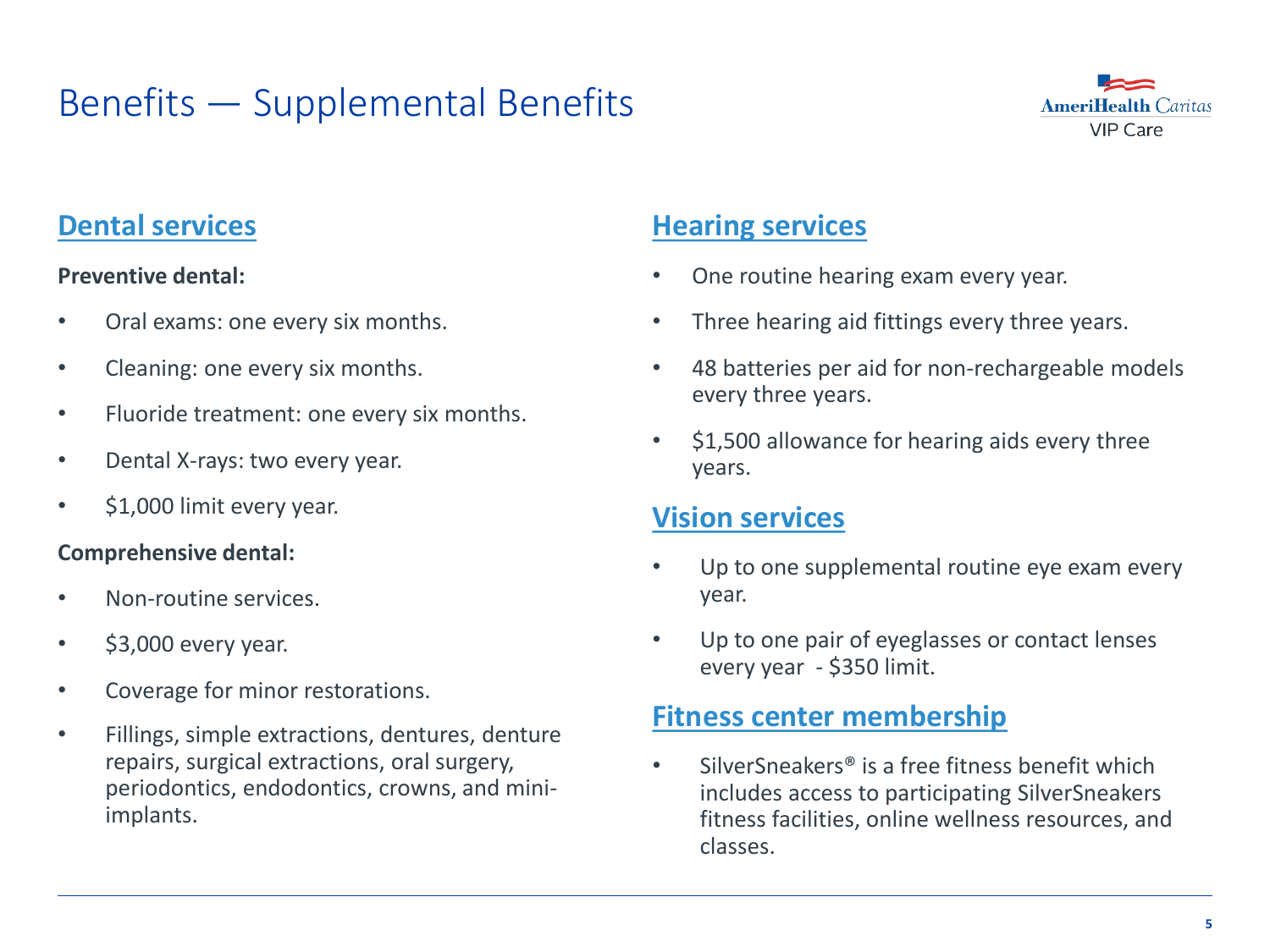### Benefits — Supplemental Benefits (Continued)



### **Telemedicine**

- MDLive offers all members 24/7 access throughout the year to a participating doctor via telephone, desktop, or mobile device.
- Members have the ability to immediately have a medical, counseling, or psychiatry consultation with a physician.

#### **Transportation services**

- Must be plan-approved location.
- 100 one-way trips per year to a plan-approved location.
- Car, shuttle and van services include non-emergent transportation to doctor visits, preventive services, pharmacies and fitness centers.
- Authorization and scheduling rules apply.
- Members may call Member Services at 1-800-450-1166 or their care managers to arrange transportation.

### **Over the counter (OTC)**

- Typically includes medicines or products that alleviate or treat injuries or illness.
- May use the benefit without a statement or documentation of a diagnosis from a medical provider.
- Up to \$365 every quarter.
- No rollover quarter to quarter.
- Member may fill out OTC Catalog or call Member Services at 1-800-450-1166 to order OTC products.
- Fieldtex keeps track of OTC utilization and will inform members, providers and pharmacy when limit is reached.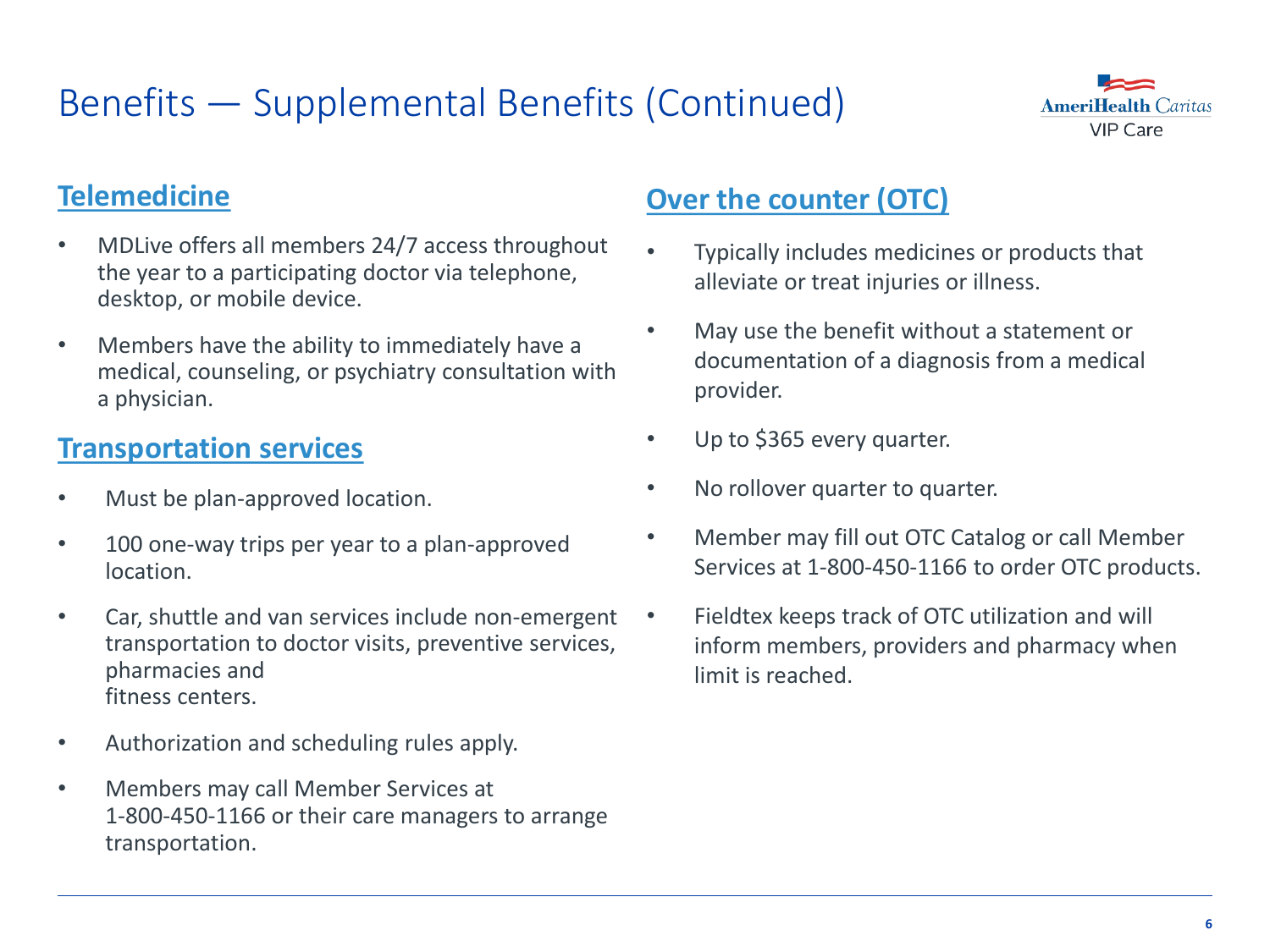# Benefits — Supplemental Benefits (Continued)



### **Meal Benefit and COVID-19 Meal Benefit**

- 14 meals/week for 4 weeks for qualified homebound members after discharge from an inpatient facility or a skilled nursing facility.
- The COVID-19 Meal Benefit allows for a maximum of 28 meals (28 meals is two week's worth of meals at 2 meals/day for 14 days) to any qualified member who is ordered to in home-isolation/quarantine or has tested positive to COVID-19 and in need of food services.
- Prior authorization is required.

#### **Additional Smoking and Tobacco Use Cessation**

• Four additional face-to-face PCP visits for smoking/tobacco cessation annually.

#### **Nurse Hotline**

• If members are unable to reach their PCPs' offices, registered nurses are available 24 hours/7 days to assist members through the toll-free AmeriHealth Caritas VIP Care Nurse Call Line at **1-855-809-9199 .**

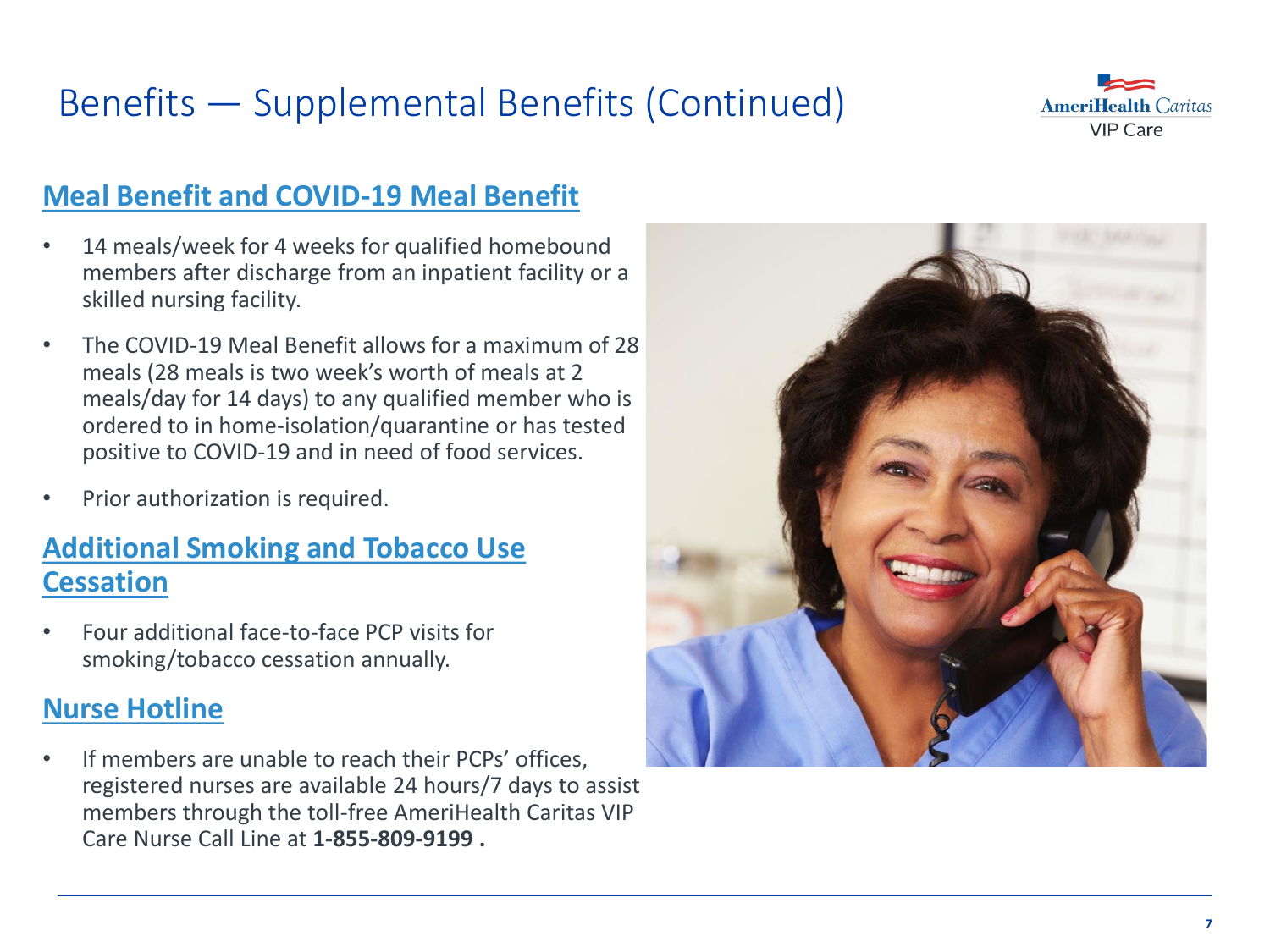# Benefits — Supplemental Benefits (Continued)



### Care Management Team

The Care Management Team (CMT) consists of care managers (nurses and social workers) trained to help members investigate and overcome barriers to achieve their health care goals. Outreach services include:

- Contacting members.
- Educating members.
- Calling providers.
- Calling pharmacies.
- Completing surveys and assessments to support special projects.

Providers may request CMT support directly by calling toll-free: 1-855-859-4082, 8 a.m. – 5 p.m., Monday through Friday.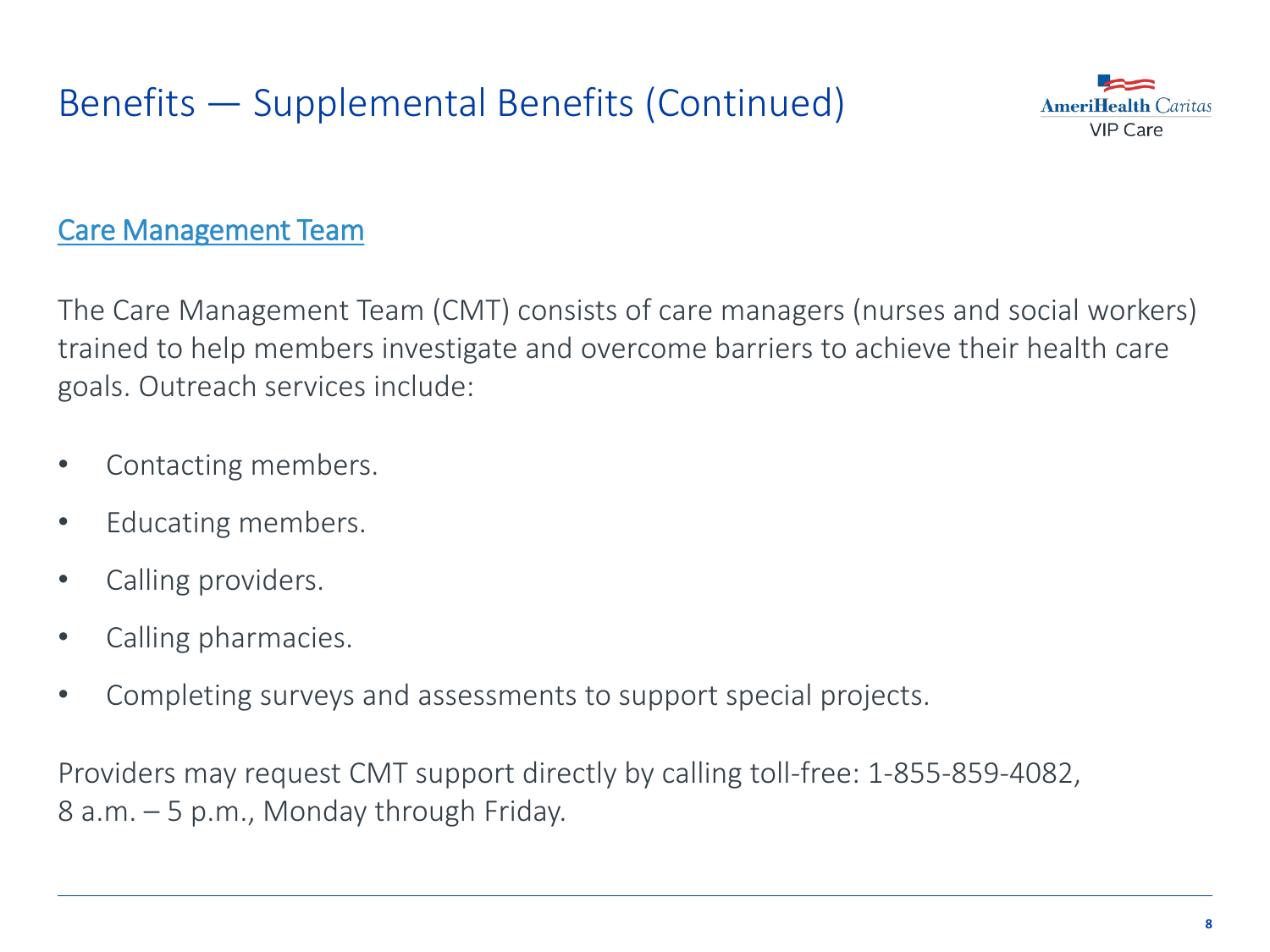### Benefits — Additional Information





For additional information on benefits, please refer to the Provider Manual or call Provider Services at 1-800-521-6007.